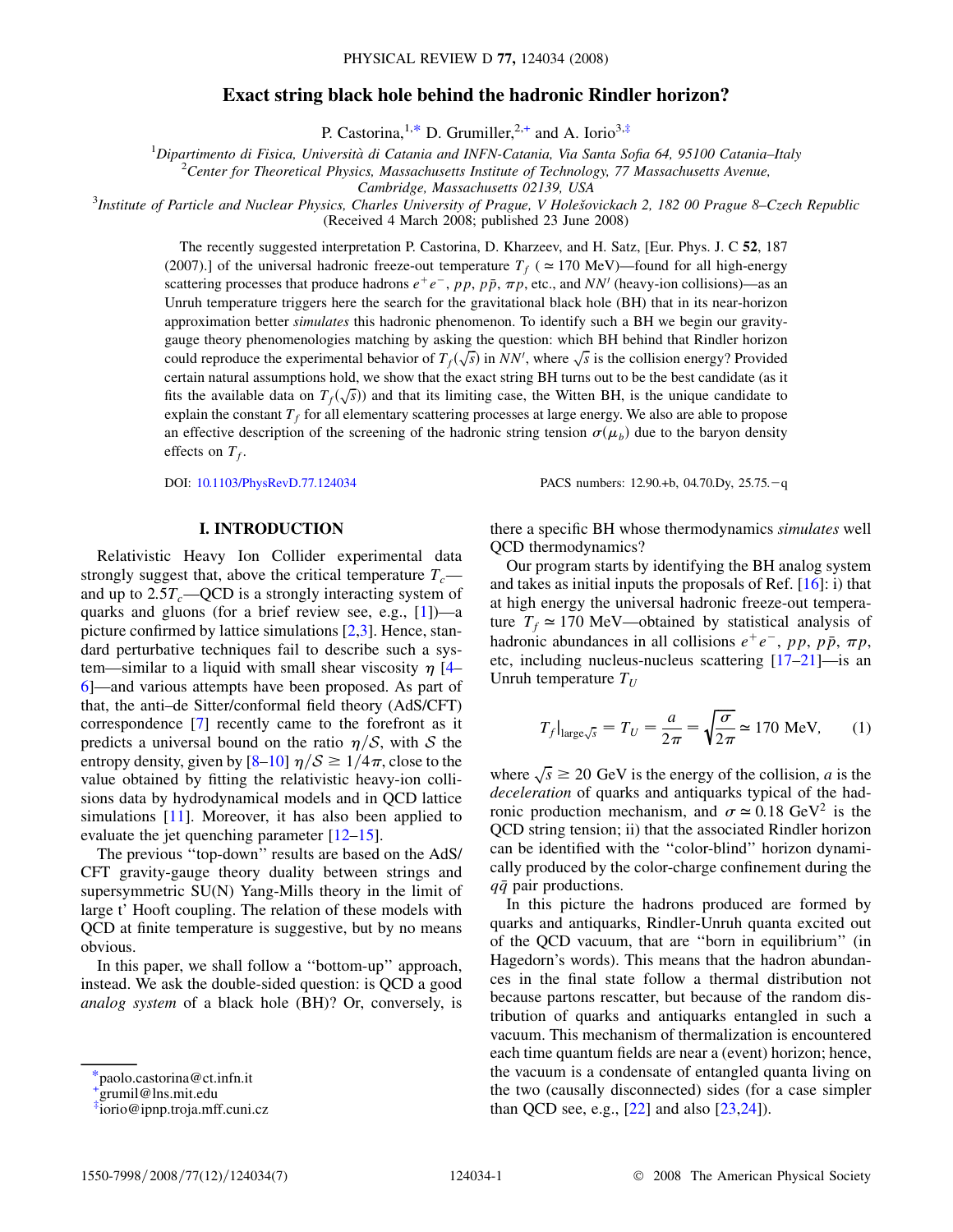### <span id="page-1-0"></span>P. CASTORINA, D. GRUMILLER, AND A. IORIO PHYSICAL REVIEW D 77, 124034 (2008)

According to that approach, the universal temperature The intervals of the universal temperature  $T_f$  found in all scattering processes at large  $\sqrt{s}$  is understood as a constant Unruh temperature. From now on we identify  $T_f$  with  $T_U$ . For heavy-ion collisions  $T_f$  could depend on other dynamical parameters of the produced system. For instance, experimental data show that  $T_f$  depends on the collision energy for  $\sqrt{s} \le 17$  GeV [17–21] and on the baryon chemical potential  $\mu_b$ . These dependences are strongly correlated, since the limit of large energy corresponds to zero baryon chemical potential [25].

It is at this point that we venture into the analogy with a gravitational system (a BH) motivated by the well-known correspondences between acceleration, Rindler horizon, and BH horizon. Namely, we consider this hadronic Rindler spacetime as the near-horizon approximation of some BH spacetime and pose the question: which BH?

Of course, without further input there is no unique answer to this question, since many different BHs have the same near-horizon approximation. Thus, what we are doing here is to look for a BH that shares with the hadronization mechanism certain thermodynamical properties, possibly to the extent of enabling us to make predictions of certain behaviors, such as the dependence of  $T_f$  on the nucleus-nucleus collision energy  $\sqrt{s}$  to begin with. In [16] the analogy with a Schwarzschild BH has been attempted, but the latter has unusual thermodynamical properties such as negative specific heat and does not exhibit a Hagedorn temperature. In the next section, we shall identify a BH with the same near-horizon approximation, but with more appropriate thermodynamical properties.

## II. SEARCHING FOR THE RIGHT BLACK HOLE

Let us first clarify that, for the hadronization processes we are dealing with, the 2-dimensional (2D) study of the BH analog is more appropriate than the 4-dimensional (4D) case for the following two reasons:

- (a) The dynamics of particle production is effectively 2D because it can be described in terms of the evolution in time of the hadronic strings (string breaking), that are one-dimensional objects.
- (b) The near-horizon field dynamics is effectively 2D [26–28].

Let us now introduce the basic ingredients of 2D dilaton gravity. It is well known that the Einstein-Hilbert action in 2D does not generate equations of motion. Dilaton gravity is the most natural generalization, which leads to nontrivial dynamics.<sup>1</sup> Its action (dropping surface terms) is

$$
I = -\frac{1}{16\pi G_2} \int d^2x \sqrt{-g} [XR - U(X)(\nabla X)^2 - \sigma_d V(X)].
$$
\n(2)

Here,  $G_2$  is the 2D Newton constant, which we shall set to  $1/(8\pi)$  henceforth, g is the metric, R the associated Ricci scalar, X is a scalar field (the "dilaton"), and  $\sigma_d$  is a coupling constant of dimension  $1/length<sup>2</sup>$ . The two functions  $U(X)$  and  $V(X)$  are unconstrained a priori and define what kind of BH solutions (if any) we obtain. The (quasilocal) thermodynamics for generic models (2) has been extensively discussed in Ref. [30]. We recall here some of the main results, which we are going to need below.

First of all, we note that there is a dimensionfull coupling constant in the action  $\sigma_d$ , which controls the strength of the dilaton self-interactions. This feature is in contrast to Einstein gravity, which contains no such coupling constant besides the Newton constant. The classical solutions of the equations of motion descending from (2)

$$
X = X(r), \qquad ds^2 = \xi(r)d\tau^2 - \frac{1}{\xi(r)}dr^2, \qquad (3)
$$

with

$$
\partial_r X = e^{-Q(X)}, \qquad \xi(X) = w(X)e^{Q(X)}\left(1 - \frac{2M}{w(X)}\right) \tag{4}
$$

are expressed in terms of two model-dependent functions,

$$
Q(X) := Q_0 + \int^X d\tilde{X} U(\tilde{X}),
$$
  

$$
w(X) := w_0 - \sigma_d \int^X d\tilde{X} V(\tilde{X}) e^{Q(\tilde{X})}. \tag{5}
$$

Here, the integrals are evaluated at X and  $Q_0$ , and  $w_0$  are two constants. However, for physical solutions a single constant of integration  $M \ge 0$  is enough (cf., e.g., [29]), and the Ricci scalar is given by

$$
R = -\frac{\partial^2 \xi}{\partial r^2} = -e^{-2} [w'' + Uw' + U'(w - 2M)].
$$
 (6)

For  $e^Q w = 1$ ,  $R \propto M$ , and therefore the ground state solution  $M = 0$  is Minkowski space. We call models with this property ''Minkowskian ground-state models''.

All classical solutions (3) exhibit a Killing vector  $\partial_{\tau}$ , so we have a ''generalized Birkhoff theorem.'' Therefore, each solution  $X_h$  of  $\xi(X_h) = 0$  leads to a Killing horizon. The Hawking temperature is given by surface gravity or, equivalently, the inverse periodicity in Euclidean time

$$
T_{\text{Haw}} = \frac{w'(X_h)}{4\pi}.
$$
 (7)

For instance, when the dilaton model is the one obtained by dimensional reduction of the 4D Schwarzschild BH—that is, we use spherical symmetry and consider the angular coordinates as spectators—one obtains  $w(X) = \sqrt{\frac{2X}{G_4}}$ ,  $X_h = 2M^2G_4$ , where  $G_4$  is the 4D Newton constant, hence,

<sup>&</sup>lt;sup>1</sup>Other gravity actions, like nonlinear actions in the Ricci scalar or actions that introduce torsion and/or nonmetricity, can be reformulated as dilaton gravity actions, so our Ansatz is rather general. For a review, cf., e.g., [29].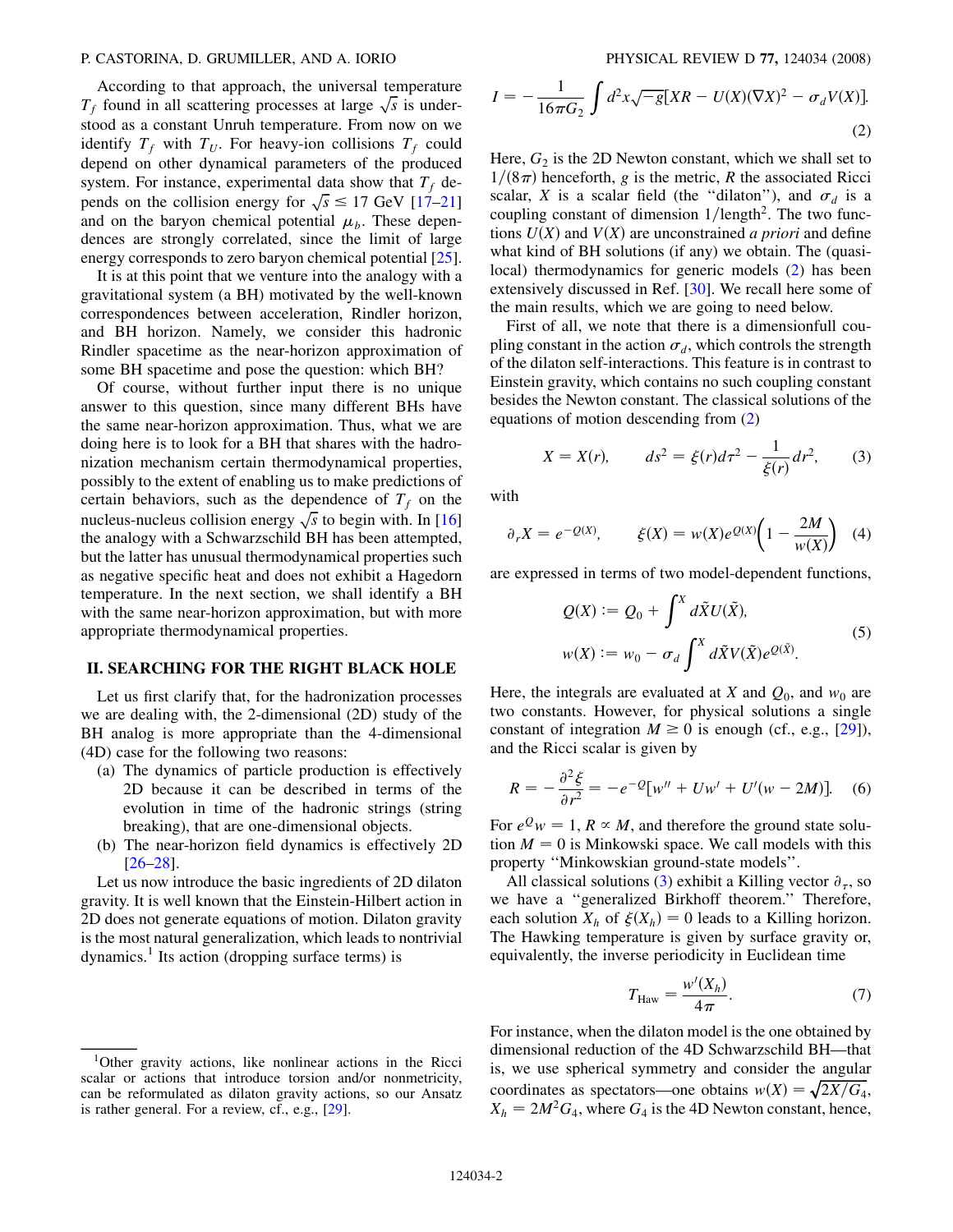<span id="page-2-0"></span> $T_{\text{Haw}} = w'(X_h)/4\pi = (8\pi G_4 M)^{-1}$ , the well-known result of Hawking.

To study the thermodynamical properties (see Ref. [30]) one considers the 2D BH in a cavity with boundaries at  $X = X_{\text{cav}}$  in contact with a thermal reservoir at the Tolman temperature  $T_{\text{cav}} = T_{\text{Haw}} / \sqrt{\xi(X_{\text{cav}})}$  (i.e., the blue-/redshifted temperature). In the limit  $X_{\text{cav}} \to \infty$ , for Minkowskian ground-state models, the free energy is

$$
F = M - T_{\text{Haw}} S_{\text{BH}},\tag{8}
$$

where

$$
S_{\rm BH} = 2\pi X_h \tag{9}
$$

is the Bekenstein-Hawking entropy [31–35], independent from the location of the cavity wall and just sensitive to local properties of the horizon, as it should be. To make contact again with well-known results we might consider once more the spherically symmetric 4D Schwarzschild BH reduced to 2D and use the previous result  $X_h$  =  $2M^2G_4$ , which gives  $S_{\text{BH}} = 2\pi X_h = 4\pi G_4 M^2$ . Recalling that the Schwarzschild radius is  $r_h = 2G_4M$  and that the area of the event horizon is  $A_{BH} = 4\pi r_h^2$ , we have  $S_{BH} =$  $A<sub>BH</sub>/4G<sub>4</sub>$ , the well-known result of Bekenstein and Hawking.

We have now the necessary tools on the gravity side to focus on the search for our BH. Because we demand the Minkowski ground state property, the function  $Q$  is determined uniquely once the function  $w$  is known. Therefore, our BH is identified by constructing  $w$  with the phenomenological requirements from the Rindler hadronization process. Namely, we require that

(a) The BH mass is proportional to the energy of the collision

$$
M = \gamma \sqrt{s}, \tag{10}
$$

where  $\gamma$  is some numerical coefficient.

This requirement relies on the fact that since the Hawking temperature [\(7](#page-1-0)) depends on the BH mass M, also the near-horizon approximation (the Rindler description) and therefore the Unruh hadronization temperature must depend on M. We know that the hadronization temperature depends on energy  $\sqrt{s}$ , hence, it is natural to identify it with M.

- (b) The coupling constant  $\sigma_d$  in ([2\)](#page-1-0) coincides with the string tension  $\sigma$  ( $\sigma = \sigma_d$ ). Indeed, the string tension  $\sigma$  is a fixed dimensionfull parameter, and there is only one such parameter available in [\(2](#page-1-0)), namely,  $\sigma_d$ .
- (c) The Hawking temperature corresponds to the Unruh temperature, i.e., to the hadronization freeze-out temperature

$$
T_{\text{Haw}}(\sqrt{s}, \sigma) = T_f(\sqrt{s}, \sigma) \tag{11}
$$

for all values of the energy  $\sqrt{s}$  and for a given value of  $\sigma$ .

This requirement relies on the detailed analysis of Ref. [16] already mentioned.

(d) The BH partition function diverges at a given temperature, say  $T_c$  that, at  $\mu_b = 0$ , we identify in the following way:

$$
T_c = \lim_{\mu_b \to 0} T_f = \lim_{\sqrt{s} \to \infty} T_f = \sqrt{\frac{\sigma}{2\pi}},
$$
 (12)

where all limits are supposed to be sufficiently smooth.

This point is motivated by the fact that massless QCD at finite temperature and  $\mu_b = 0$  has a deconfining first -order phase transition. Moreover, at zero baryon density, the critical temperature is associated with the QCD string breaking, i.e., with the Unruh hadronization mechanism. Another motivation for this requirement will be given later discussing the finite density effects.

These points are not sufficient to identify the BH. They constrain, though, the class of allowed models severely. Point d in the list implies that  $T_{\text{Haw}}$  must be bounded from above as a function of  $\sqrt{s}$ . Indeed, at that value of the temperature  $(T_c)$  the system undergoes a phase transition and the ''hadronic Rindler horizon description'' is no longer applicable, hence, our BH analog description also must break down there. This requirement excludes most of the well-known BHs, such as Schwarzschild or Reissner-Nordström in any dimension, which have no such a critical temperature. Furthermore, from the phenomenological analysis of the nucleus-nucleus scattering [25] the behavior of  $T_f$  at large but finite  $\sqrt{s}$  turns out to be

$$
T_{\text{Haw}} = T_f \simeq T_c \bigg( 1 - \frac{\sqrt{s_0}}{\sqrt{s}} + \mathcal{O}(1/s) \bigg). \tag{13}
$$

This is consistent with the fourth requirement, but slightly stronger because it contains also information about the next-to-leading order term in a large s expansion.

Let us now consider first the leading order term  $T_c$ . Noticeably, this establishes a unique asymptotic BH model: since  $T_{\text{Haw}}$  to leading order must be given by the constant  $T_c$ , we can deduce from [\(7\)](#page-1-0) that the function w must be linear in  $X$  in the limit of large  $M$ . The unique BH model that does the job is known as ''Witten BH'' [36]

$$
w(X) = \sqrt{8\pi\sigma_d}X,\tag{14}
$$

and arises as an approximate solution in 2D string theory to lowest order in  $\alpha'$ . Its Hawking temperature is then  $T_{\text{Haw}} = \sqrt{\sigma_d/2\pi}$ , and by the second and third phenomenological  $\sqrt{\sigma_d/2\pi}$ , and by the second and third phenomenological requirements we get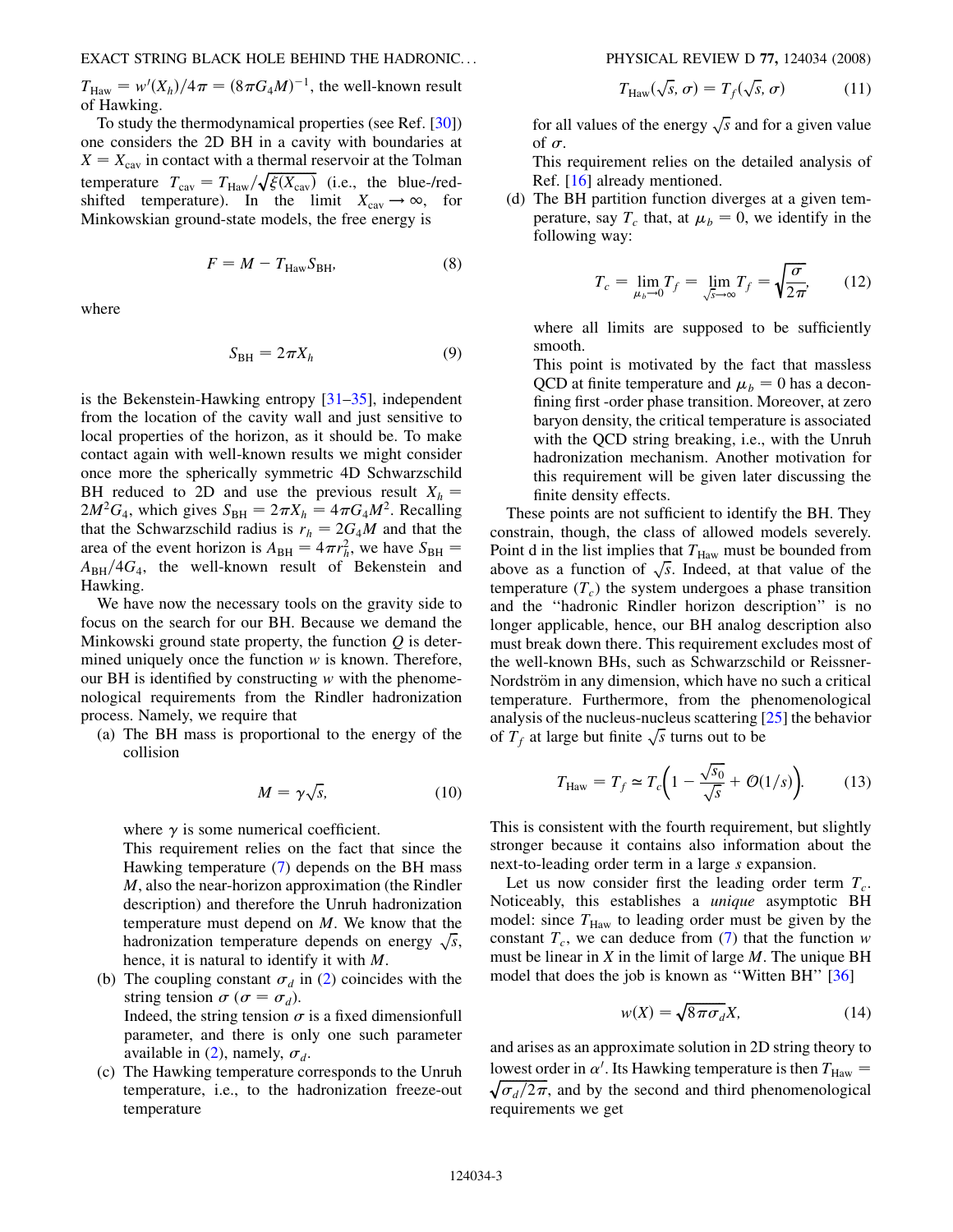<span id="page-3-0"></span>P. CASTORINA, D. GRUMILLER, AND A. IORIO PHYSICAL REVIEW D 77, 124034 (2008)

$$
T_{\text{Haw}} = T_f = \sqrt{\frac{\sigma}{2\pi}}.\tag{15}
$$

Furthermore, the partition function of the Witten BH diverges,<sup>2</sup> hence, in particular, it is divergent at  $T_f$ . This we regard as an instance of the fulfillment of the fourth requirement. All this leads us to recognize the Witten BH as the unique BH reproducing the behavior of the freeze-out temperature for all the scattering processes at high energy considered in [16] except heavy-ion collisions ( $e^+e^-$ , pp,  $p\bar{p}$ ,  $\pi p$ , etc.). That is to say that the Witten BH is the BH we wanted in all the high-energy scattering processes when the freeze-out temperature is constant and equal to the critical temperature.

For heavy-ion collisions we are therefore looking for a deformation of the Witten BH that, at finite values of s, is consistent with [\(13\)](#page-2-0). Since the Witten BH emerged as the unique approximation to lowest order in  $\alpha'$ , the only natural candidate is the exact solution in 2D string theory to all orders in  $\alpha'$ , which is known as the "exact string BH" [38]. Its target space action was constructed in [39]. Like the Witten BH, it is a Minkowskian ground state model given by

$$
w(X) = \sqrt{8\pi\sigma_d}(\sqrt{\rho^2 + 1} + 1), \qquad e^{Q(X)}w(X) = 1,
$$
\n(16)

where the canonical dilaton X is related to a new field  $\rho$  by

$$
X = \rho + \operatorname{arcsinh}\rho. \tag{17}
$$

Obviously, for  $X \to \infty$  (16) with (17) asymptotes to ([14](#page-2-0)).

Its Hawking temperature is given by [39]

$$
T_{\text{Haw}} = \sqrt{\frac{\sigma_d}{2\pi}} \sqrt{1 - \frac{2\sqrt{2\pi}\sigma_d}{M}},
$$
(18)

where  $M$  is the Arnowitt-Deser-Misner mass of the BH.<sup>3</sup>

The mass M is also related to the level k of the current algebra underlying the CFT description of the exact string BH in terms of an  $SL(2, \mathbb{R})/U(1)$  gauged Wess-Zumino-Witten model (for a review, cf., e.g.,  $[40]$ ). That k can be seen as a running parameter allowed by the CFT is discussed in [41].

Thus, the exact string BH is a 2D BH fulfilling all the phenomenological requirements: (1) The first condition is satisfied by identifying  $\gamma \sqrt{s} = M$ ; (2) The second requirement is simply  $\sigma = \sigma_d$ ; (3) The third postulate will allow us to make predictions about  $T_f(\sqrt{s}, \sigma)$ , which we shall discuss in Sec. III; 4. The fourth postulate is met, because  $(18)$  obviously is bounded from above by  $(12)$  $(12)$  $(12)$ .

Having demonstrated that the exact string BH is phenomenologically viable, we address now the issue of uniqueness. We have shown above that asymptotically (for large s) the Witten BH emerges as the unique BH model consistent with all requirements. While there is a whole family of models that asymptotes to the Witten BH, we have also noted that from a CFT point of view there is a unique BH model that deforms the Witten BH for finite values of s, namely, the exact string BH. In that sense our results are unique.

# III. MATCHING THE PHENOMENOLOGICAL RESULTS FOR  $T_f(\sqrt{s})$

From the above discussion, Eq. (18) leads to the following prediction for the energy dependence of the freeze-out temperature in heavy-ion collisions

$$
T_f(\sqrt{s}) = \sqrt{\frac{\sigma}{2\pi}} \sqrt{1 - \sqrt{\frac{s_0}{s}}},\tag{19}
$$

where  $\sqrt{s_0} = 2\sqrt{2\pi\sigma}/\gamma$  is a free parameter. In Fig. 1, we compare Eq. (19) with the phenomenological results of Ref. [25] for the dependence of the freeze-out temperature on the collision energy, for different nuclei, for  $\sqrt{s_0}$  = 2.4 GeV. At large energy the universal value  $T_f \approx$ 170 MeV is obtained.

As previously discussed, the  $\sqrt{s}$  dependence of  $T_f$  is strongly correlated with its dependence on the baryon chemical potential  $\mu_b$  [25]. We stress that the  $\mu_b$  dependence of  $T_f$  is different from the  $\mu_b$  dependence of  $T_c$ ,



FIG. 1 (color online). Freeze-out temperature versus  $\sqrt{s}_{NN}$ from Ref. [25] compared with Eq. (19) for  $\sqrt{s_0} = 2.4$  GeV and  $T_c = 169$  MeV.

 $2^2$ As discussed in [34]we consider the Witten BH in a cavity whose wall is located at some fixed value of the dilaton  $X =$  $X_{\text{cav}}$ . The cavity is in contact with a thermal reservoir at T =  $T_{\text{cav}}$ . Allowing for all paths where the metric is continuous (but not necessarily differentiable) gives a Euclidean partition function Z, which is an infinite sum over instantons. Most of them exhibit a conical defect [37]. For the Witten BH the resulting integral can be exactly solved, giving  $Z \propto X_{\text{cav}}$  for very large  $X_{\text{cav}}$ . Eventually, we move the cavity wall to infinity—because that is where the asymptotic observer sits, measuring the Hawking temperature—and this means that  $Z \rightarrow +\infty$ . Physically, the reason for this divergence is the singular specific heat of the Witten BH, i.e., the divergence of fluctuations. Another way to put it is to observe that the Witten BH is marginally unstable against decay into conical defects [37].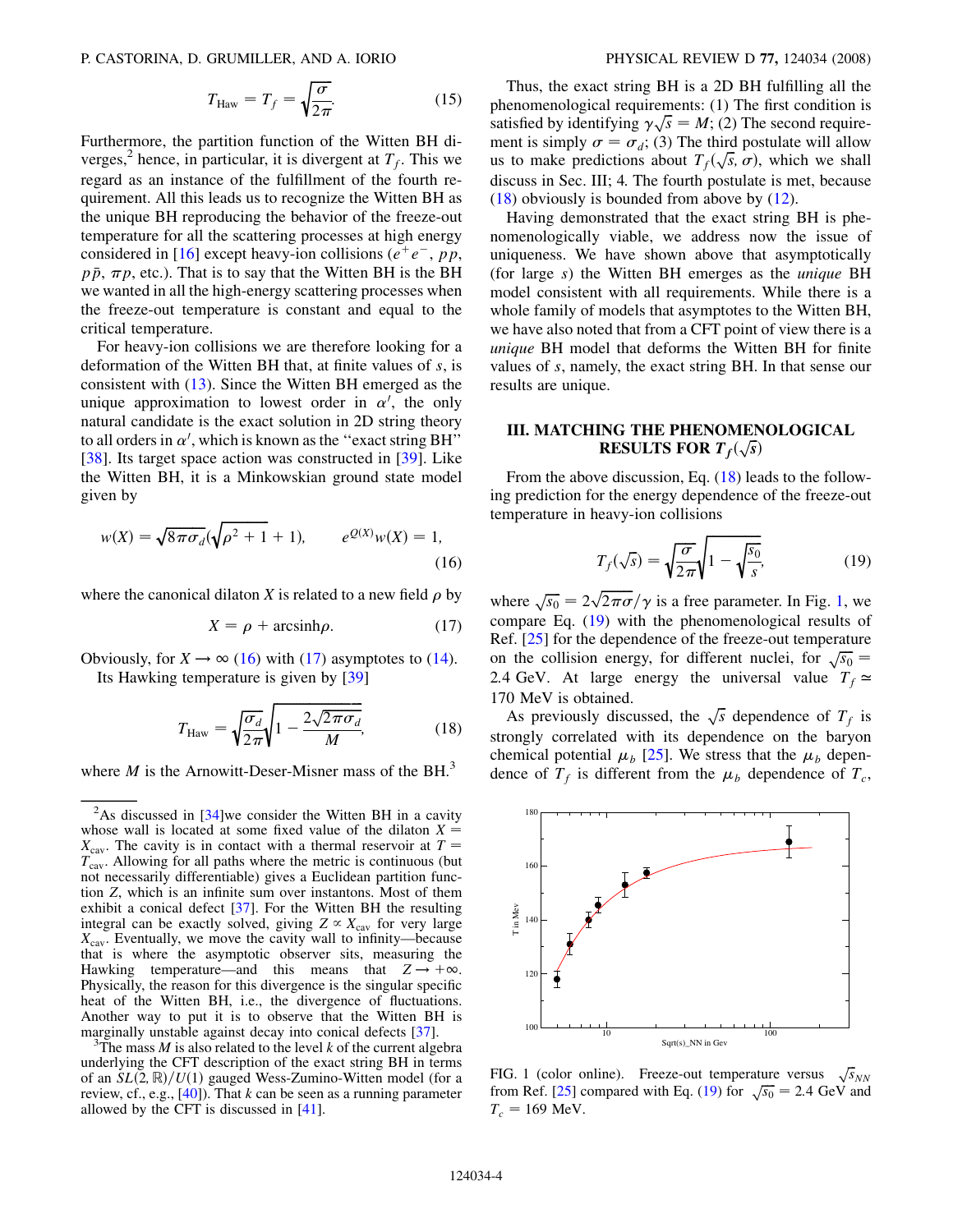where the corresponding BH partition function diverges [42]. Indeed, at  $\mu_b = 0$ , the deconfinement temperature is related, in the Hagedorn model [[43](#page-6-0)] or in the dual resonance model [\[44,45](#page-6-0)], to the resonance formation and decay and therefore string-formation and -breaking is the relevant dynamical mechanism. This means that at  $\mu_h = 0$ , it is reasonable to consider the freeze-out temperature essentially equal to the temperature at the point of deconfinement. This is another motivation for our assumption 4 in the previous list. At finite  $\mu_b$ , the interaction does not lead to the formation of resonances but the screening effects and Fermi statistic (at large  $\mu_b$ ) play the most important role. Hence there is no *a priori* reason for  $T_f \simeq T_c$ . Accordingly, in the language of the 2D BH thermodynamics the  $\mu_b$ dependence of  $T_c$  should be studied by introducing in the dynamics a new conserved U(1) charge, corresponding to the baryon number, and considering the critical line in the  $T - \mu_b$  plane.

We now come back to the  $\mu_b$  dependence of  $T_f$ . At a purely phenomenological level it can be described by the empirical relation

$$
\mu_b \simeq \frac{c}{\sqrt{s}},\tag{20}
$$

where  $c$  is a constant. The approximate relation  $(20)$  comes from the statistical analysis of the species abundances in heavy-ions collisions  $[25]$ . Thus, by inserting  $(20)$  into  $(19)$ we obtain

$$
T_f(\mu_b) \simeq \sqrt{\frac{\sigma}{2\pi}} \sqrt{1 - \frac{\mu_b}{\mu_b^0}},\tag{21}
$$

where  $\mu_b^0$  is a free parameter. In Fig. 2, we compare the prediction of Eq. (21), for  $\mu_b^0 = 1.2$  GeV, with the phenomenological analysis. Our curve merely gives a rough estimate of the  $\mu_b$  dependence of  $T_f$  and could be regarded as a theoretical prediction that is only indirectly based on the BH analogy, i.e., via Eq. (20). Keeping these limita-



FIG. 2 (color online). Freeze-out temperature versus baryon chemical potential compared with Eq. (21) for  $\mu_b^0 = 1.2$  GeV.

tions in mind, we nonetheless notice that Eq. (21), if taken at face value, predicts a linear screening of the string tension due to finite density effects in heavy-ions collisions

$$
\sigma(\mu_b) \simeq \sigma (1 - \mu_b / \mu_b^0). \tag{22}
$$

This behavior of  $\sigma$ , being  $\mu_b^0 = 1.2$  GeV, gives as critical quark chemical potential  $\mu_q^0 \approx 400$  MeV.

Finally, we address what happens if we relax the first assumption [\(10\)](#page-2-0) and allow for a more general relation between BH mass and collision energy,

$$
M = \Gamma(\sqrt{\sigma/s})\sqrt{s},\tag{23}
$$

where  $\Gamma$  is a free function with the only constraint that it asymptotes to a constant  $\gamma$  for large  $\sqrt{s}$ . On dimensional grounds, this is the most general Ansatz possible. The asymptotic condition ensures that in the limit of vanishing string tension the BH mass scales with the appropriate power of  $\sqrt{s}$ .

With the more general assumption  $(23)$  the conclusions of Sec. 1 still hold without any essential change: the Witten BH is the unique asymptotic BH model, and the exact string BH its natural deformation at finite values of  $\sqrt{s}$ . In particular, Eq.  $(18)$  for the Hawking temperature still applies.

However, Eq.  $(19)$  is replaced by

$$
T_f(\sqrt{s}) = \sqrt{\frac{\sigma}{2\pi}} \sqrt{1 - \frac{2\sqrt{2\pi\sigma}}{\Gamma(\sqrt{\sigma/s})} \frac{1}{\sqrt{s}}}
$$
(24)

which only for large  $\sqrt{s}$  coincides with Eq. ([19](#page-3-0)). The phenomenological implications of Eq. (24) are more problematic to handle in the case of  $NN'$  scattering.

This is so because, while we are focusing here on highenergy scattering processes  $(\sqrt{s}$  beyond 1 GeV) we deal with two distinct energy regimes: (i) what we might call the asymptote (beyond 20 GeV) and (ii) below that asymptote. For all scattering processes but  $NN'$ , there is one single  $T_f$  for both regimes (i.e.,  $T_f$  is  $\sqrt{s}$  independent) and the Hawking temperature for the Witten BH has the same behavior. Thus, the Witten BH is phenomenologically viable also with assumption  $(23)$ . In the case of  $NN'$ , the interesting energy regime is the second one (above 1 GeV—below 20 GeV), and there we are not at the asymptote, but below. That is why, although  $\Gamma \rightarrow \gamma$  in the limiting case, we should expect some  $\sqrt{s}$  dependent contribution of  $\Gamma$  to M below the asymptote and, being the fit we obtain in Fig. [1](#page-3-0) impressively good even a small change of the  $M(\sqrt{s})$  behavior (as, for instance, a more modest increase with energy, see, e.g., [\[46\]](#page-6-0)) would have a big impact on that.

Hence, the simplest Ansatz  $\Gamma = \gamma$  employed in Eq.  $(10)$  $(10)$ —i.e., that the BH mass is sensitive to the collision energy only and does not depend on the string tension appears to be the most phenomenologically viable.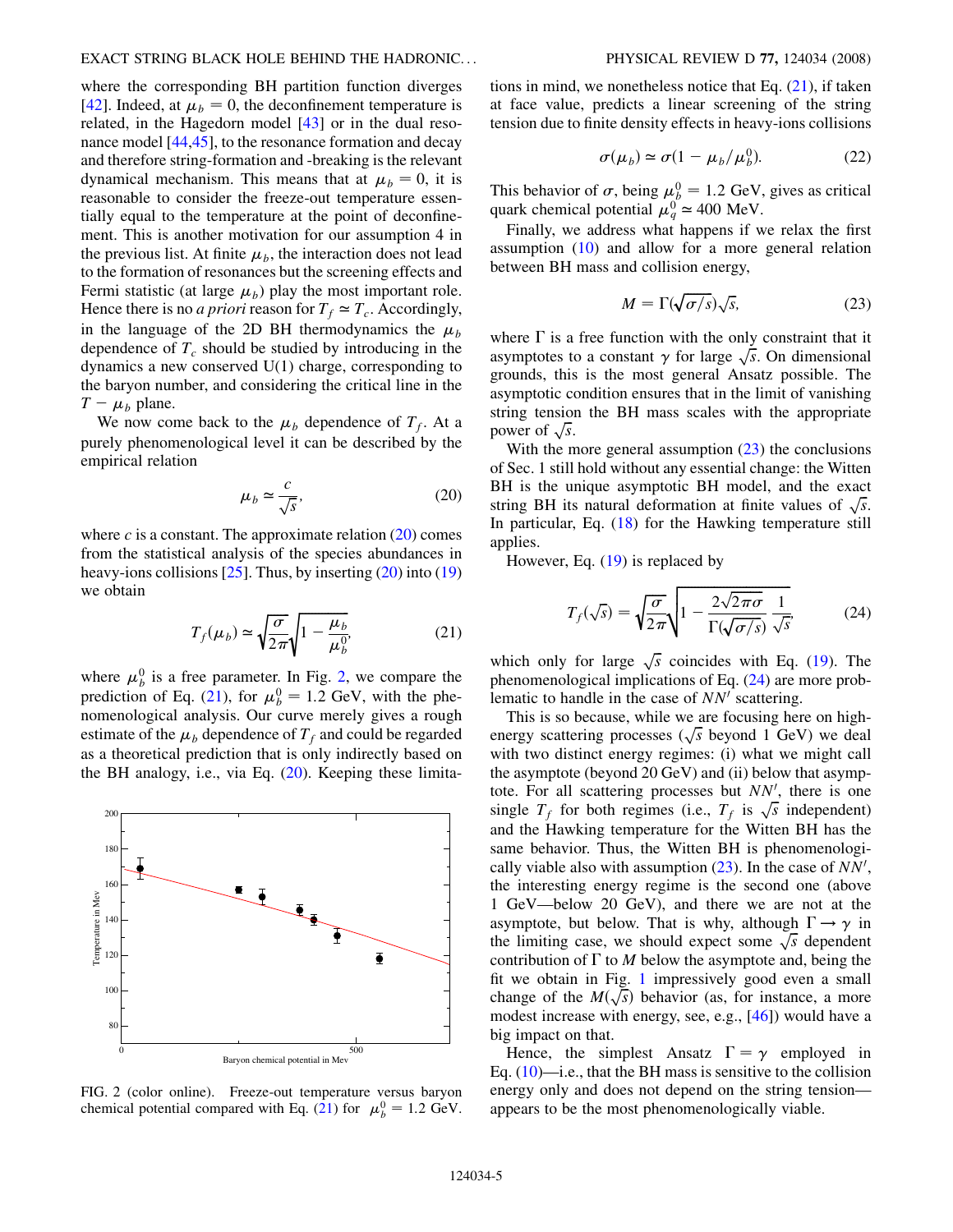## IV. CONCLUSIONS

<span id="page-5-0"></span>In this work we have further investigated the recent proposal that for all high-energy hadron productions the universal hadronic freeze-out temperature  $T_f \approx 170 \text{ MeV}$ can be understood as an Unruh temperature. Here, we identified the exact string BH (for the heavy-ion collisions) and its limiting case, the Witten BH (for all the other processes), as the unique BHs whose thermodynamical properties well simulate some thermodynamical properties of hadronization. In particular, exploiting the behavior of Hawking temperature for the exact string BH we provided an analytical expression for the energy dependence of the freeze-out temperature in nucleus-nucleus scattering, which gives a very good fit of the experimental data obtained via the statistical hadronization model. We also proposed a linear screening of the hadronic string tension as a function of the baryon chemical potential based on an empirical relation.

In view of taking this work as a first step of a bottom-up program of finding a BH whose thermodynamics could simulate finite temperature QCD, it is perhaps suggestive to recall here some of the thermodynamical properties of the exact string BH: The partition function diverges at  $T_c$ ; The specific heat is positive; The third law of thermodynamics holds, i.e., the specific heat vanishes linearly with temperature as the latter approaches zero.

Finally, let us merely report here the following coincidence. Besides the exact string BH that we advocate here there is another BH that has been applied to QCD, namely, the well-known BH in  $AdS_5$ . We can look at the near singularity behavior of the  $AdS<sub>5</sub> BH$  and compare it with the near singularity behavior of the T dual of the exact string BH. It turns out  $[39]$ , that they have the same behavior.

## ACKNOWLEDGMENTS

We thank Jiři Hošek, Hong Liu, and Anton Rebhan for discussion. P. C. and D. G. acknowledge the kind hospitality of the Institute for Particle and Nuclear Physics of Charles University of Prague, and A. I. acknowledges the kind hospitality of the Department of Physics and Astronomy of Catania University and of the Center for Theoretical Physics of MIT. P. C. has been supported in part by the INFN-MIT ''Bruno Rossi'' program. D. G. is supported in part by funds provided by the U.S. Department of Energy (DoE) under the Cooperative Research Agreement No. DEFG02-05ER41360 and by Project No. MC-OIF 021421 of the European Commission under the Sixth EU Framework Programme for Research and Technological Development. A. I. has been supported in part by the Department of Physics "Caianiello" and INFN, Salerno University, and by Project No. MC-OIF 021421 of the European Commission under the Sixth EU Framework Programme for Research and Technological Development.

- [1] P.F. Kolb and U.W. Heinz, arXiv:nucl-th/0305084.
- [2] F. Karsch, E. Laermann, and A. Peikert, Phys. Lett. B 478, 447 (2000).
- [3] F. Karsch and E. Laermann, arXiv:hep-lat/0305025.
- [4] D. Teaney, Phys. Rev. C 68, 034913 (2003).
- [5] P. Romatschke and U. Romatschke, Phys. Rev. Lett. 99, 172301 (2007).
- [6] H. Song and U.W. Heinz, Phys. Lett. B658, 279 (2008).
- [7] J. M. Maldacena, Adv. Theor. Math. Phys. 2, 231 (1998).
- [8] G. Policastro, D. T. Son, and A.O. Starinets, J. High Energy Phys. 09 (2002) 043.
- [9] A. Buchel and J. T. Liu, Phys. Rev. Lett. 93, 090602 (2004).
- [10] P. Kovtun, D. T. Son, and A. O. Starinets, Phys. Rev. Lett. 94, 111601 (2005).
- [11] H. B. Meyer, Phys. Rev. D **76**, 101701 (2007).
- [12] H. Liu, K. Rajagopal, and U. A. Wiedemann, Phys. Rev. Lett. 97, 182301 (2006).
- [13] H. Liu, K. Rajagopal, and U. A. Wiedemann, Phys. Rev. Lett. 98, 182301 (2007).
- [14] H. Liu, K. Rajagopal, and U. A. Wiedemann, J. High Energy Phys. 03 (2007) 066.
- [15] P. C. Argyres, M. Edalati, and J. F. Vazquez-Poritz, J. High Energy Phys. 04 (2007) 049.
- [16] P. Castorina, D. Kharzeev, and H. Satz, Eur. Phys. J. C 52, 187 (2007).
- [17] F. Becattini, Z. Phys. C **69**, 485 (1996).
- [18] F. Becattini and U. W. Heinz, Z. Phys. C 76, 269 (1997).
- [19] J. Cleymans and H. Satz, Z. Phys. C 57, 135 (1993).
- [20] F. Becattini, J. Cleymans, A. Keranen, E. Suhonen, and K. Redlich, Phys. Rev. C 64, 024901 (2001).
- [21] P. Braun-Munzinger, K. Redlich, and J. Stachel, arXiv: nucl-th/0304013.
- [22] A. Iorio, G. Lambiase, and G. Vitiello, Ann. Phys. (N.Y.) 309, 151 (2004).
- [23] A. Iorio, G. Lambiase, and G. Vitiello, Ann. Phys. (N.Y.) 294, 234 (2001).
- [24] A. Iorio, G. Lambiase, and G. Vitiello, in Group 24: Physical and Mathematical Aspects of Symmetries, 24th International Conference on Group Theoretical Methods in Physics (Paris, 2002), edited by J. P. Gazeau, R. Kerner, J. P. Antoine, S. Metens, J. Y. Thibon (Institute of Physics Publishing, Bristol, 2003).
- [25] F. Becattini, J. Manninen, and M. Gazdzicki, Phys. Rev. C 73, 044905 (2006).
- [26] D. Birmingham, K. S. Gupta, and S. Sen, Phys. Lett. B 505, 191 (2001).